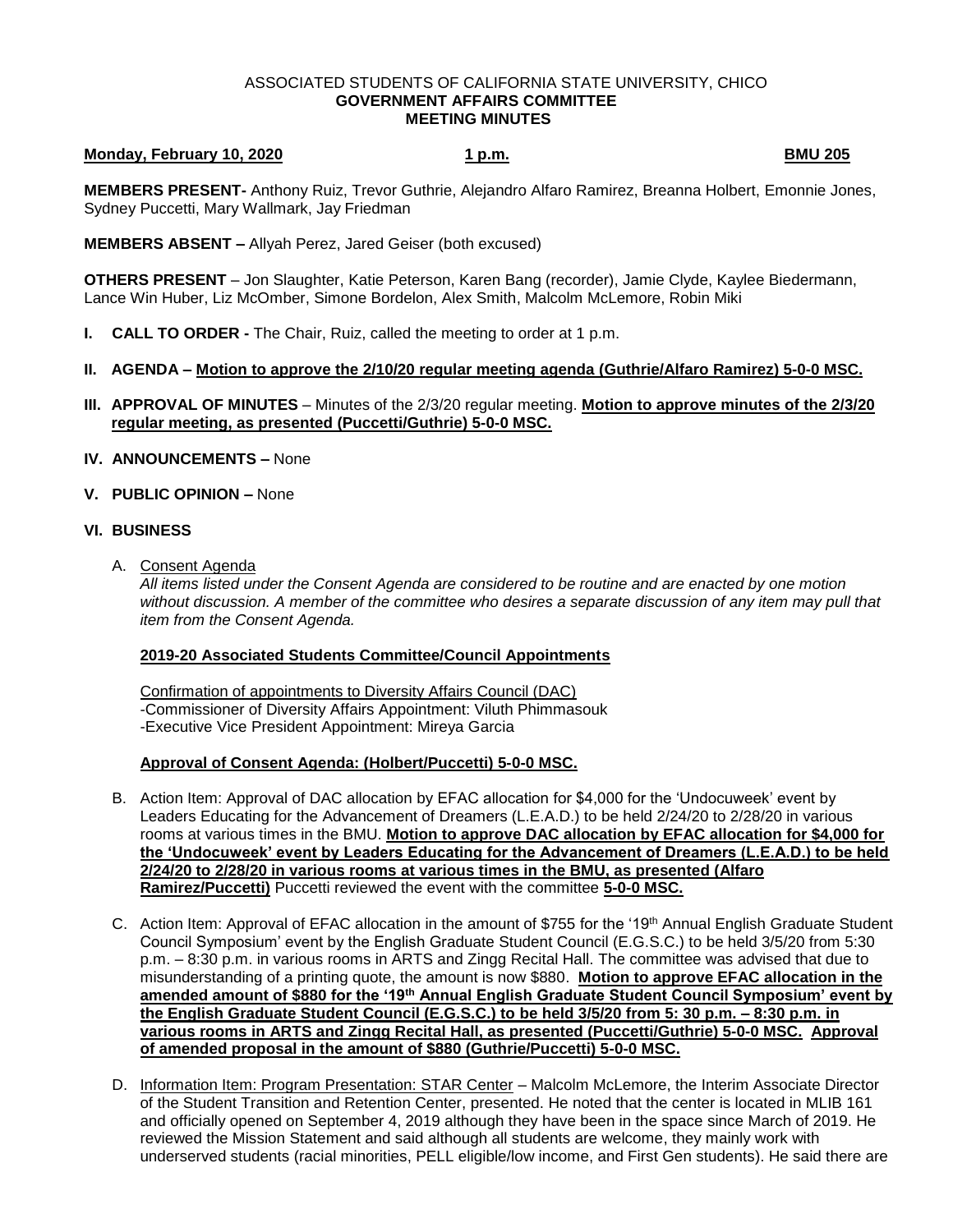#### Associated Students Government Affairs Committee Meeting Minutes

four professional positions and 8 Para-Professionals. They are open 8 a.m. to 5 p.m. Monday through Friday, Sundays from 5 p.m. to midnight. McLemore explained the various programs they run and noted the two Academic Retention Programs they are running through the center are Women of Excellence (28 enrolled) and Men of Chico (36 enrolled). He explained that they have been collaborating with Chico Unified School District (CUSD) to provide mentorship for young students. Total Center Usage at 1,708 students. McLemore said for this semester they would continue to collaborate with CUSD, set up office hours for faculty, hire a Program Coordinator, as well as continue to outreach and solidify their programming.

- E. Information Item: Program Presentation: Community Legal Information Clinic (CLIC) Liz McOmber and Simone Bordelon, Administrative Directors for CLIC, presented. McOmber said CLIC is located at 25 Main Street and is a legal information clinic run by faculty of the Department of Political Science and Criminal Justice and students, specifically in the Legal Studies Program. The 11 programs were reviewed. For last fiscal year, there were 11,163 client contacts and 253 Camp Fire survivors were assisted. Bordelon said there were 208 interns and approximately 28,440 intern hours. She next reviewed the types of experience that students receive by interning at CLIC through hands-on paralegal internships. It was also noted that CLIC would be celebrating their 50<sup>th</sup> anniversary next year. The committee was advised that their budget/funding sources are via fundraisers, grants and AS funding.
- F. Discussion Item: Geography 440 Advisory Measure Tabled.
- G. Discussion Item: Resolution Denouncing War with Iran Update Alfaro Ramirez said he and Smith met with staff and students from the Office of Veterans Affairs regarding this resolution and based on discussion with them, they are changing a lot of language in the Resolution. In addition, the title will be changed to Resolution Denouncing Potential War with Iran. Smith said they learned a lot from talking with the staff/students from the Office of Veterans Affairs and encouraged everyone to go and talk with them regarding the things they face and how they are treated.
- H. Discussion Item: Increasing Senator Scholarship Alfaro Ramirez said he didn't realize senators only make \$3,863 per year, as compared to \$6,438 for Commissioners. He said it was brought to his attention by some of the senators that they compared codes and duties between senators and commissioners, and it appears they have the same tasks, office hours and training as commissioners and they feel their duties are comparable. He said they would like to make as much as commissioners. Guthrie questioned who would approve changes in scholarship amounts and Slaughter said because this comes out of Activity Fee, it would need to be approved by GAC. Puccetti said as a commissioner, she chairs a council, and also is a member of GAC. Senators only sit on Student Academic Senate, and don't run councils. Guthrie said senators are also to be chairing a University council. He said commissioners are paid almost double what senators are, and if we are expecting the same amount of work from senators, they should be paid the same as commissioners. Slaughter said this would impact the budget by \$18,000+ because there are seven senators, noting that there are more senators than commissioners. Holbert said more discussion needs to be held on this topic, and that by paying them more, it would hopefully heighten the expectation that they would be more accountable to councils/committees. Slaughter provided background regarding how they came up with various levels of compensation for our 17 elected positions. He said two to three years ago, the challenge GAC had, then BOD, when the amounts for the positions stayed static, when it was time for an increase due to cost of living, or because they hadn't had an increase in awhile, it was this group voting on their own raise, which was a little awkward. He said they went to a situation that other campuses use, where they do a percentage in cost of attendance at the University, which self-adjusts based on the cost of attendance at the University. Slaughter said the President is 60% of that cost, the VP's are 52½%, directors are 40%, commissioners are 25% and senators are 15%. He said any changes would impact senators for FY 2020-21. Wallmark asked if they ever compare percentages with hourly positions and Slaughter said they are non-hourly compensated, so they do not compare percentages. Jones said senators don't seem to have clear responsibilities. Holbert suggested that if this is brought back as an information item, that they should talk about all pay, not just senators. Clyde said be careful when looking at hours because it's very important to note that they know that they are not employees. She explained that when we think about what positions are tied to, we cannot list the number of hours that they work. Peterson reminded that it is about positions, not people, and suggested looking at the budget impact and how we are using student resources. She noted that there are still some disparities between the senators' duties and said that that each college is treating them differently. Smith said speaking as a senator, that right now what they're doing as senators are looking back at their roles to cement some of the responsibilities that they have. He said it's important to look at what is actually being done and what responsibilities are being put on them in regards to pay for each position. Alfaro Ramirez said they would talk about this at SAS Wednesday as well.
- I. Information Item: 2019-2020 Associated Students Committee/Council Appointments Resignations